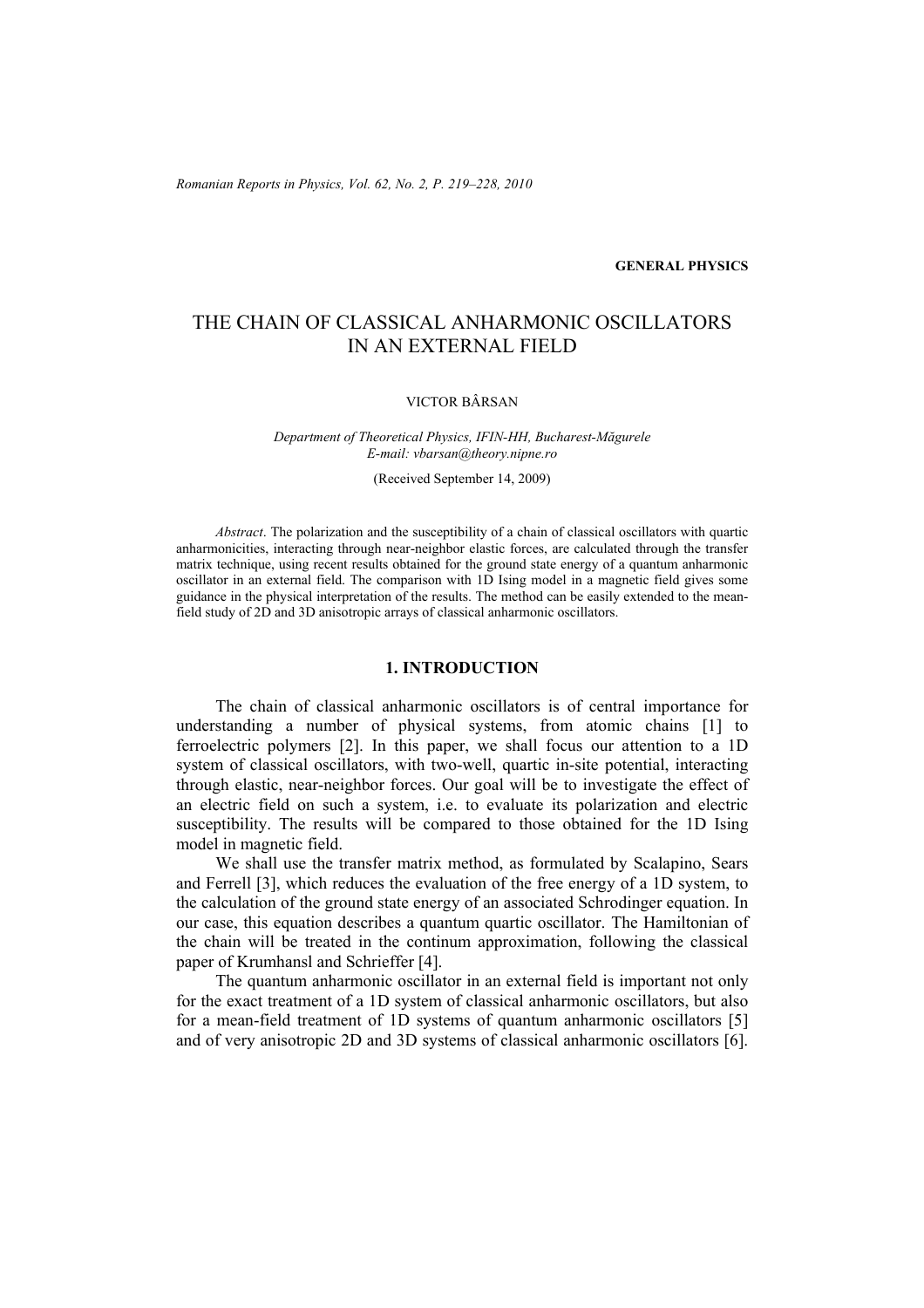In spite of the simple aspect of its potential, the Schrodinger equation for quartic oscillators cannot be solved exactly not even in the simplest case – the "pure quartic" – to say nothing about a two-well quartic potential and, so much the less, in the case when an external field is added. For instance, Koehler and Gillis [5] obtained approximate analytic results in the case of very deep wells, and Bishop and Krumhansl [6] – numerical results.

In the last years, remarkable progress has been made in the investigation of both one-well [7] and two-well [8-11] quartic anharmonic oscillators. However, only the ground state, and in some cases, some few low excited states wave functions have been obtained; consequently, a satisfactory development of a perturbation theory, in order to evaluate the effect of the external field, could not be done.

An interesting contribution to this subject is due to Van der Straeten and Naudts, who combined the analytical results of Jafarpour and Afshar [13] and the numerical ones of Bishop et al. [14], in order to obtain some hybrid – partly numerical, partly analytical – results concerning the ground state energy of a twowell, quartic anharmonic oscillator in an electric field.

The original part of this paper consists in the application of these results to the evaluation of the polarization and susceptibility of the chain of classical anharmonic oscillators in electric field. The finite-size effects have been also evaluated.

The paper is organized as follows. In Section 2, we give a short description of the transfer matrix technique, adapted to our problem. In Section 3, we expose the main results recently obtained for the ground state energy of a double-well anharmonic oscillator. Section 4 is a reminder of the 1D Ising model in magnetic field. Section 4 contains our original results. The last section contains some conclusions and suggestions for further work.

# **2. THE STATISTICAL MECHANICS OF THE ANHARMONIC CHAIN: A TRANSFER MATRIX APPROACH**

We shall describe the chain of classical anharmonic oscillators using the standard Hamiltonian [4]:

$$
H_{cl} = \sum_{i=1}^{N} \frac{1}{2} m_i \left( \frac{du_i}{dt} \right)^2 + \sum_{i=1}^{N} \left[ \left( \frac{1}{2} A u_i^2 + \frac{1}{4} B u_i^4 \right) + \sum_{j=1}^{N} \frac{1}{2} c_{ij} \left( u_i - u_j \right)^2 \right],
$$
 (1)  

$$
c_{ij} = 0 \text{ for } j \neq i \pm 1
$$

where  $i$ ,  $j$  indicate lattice sites;  $u_i$  – displacements of displacing atoms with respect to some heavy ions or reference lattice. Periodic boundary conditions are assumed. The coefficient *A* is defined by the attractive interactions of the mobile atom with the reference lattice,  $B - by$  short-range repulsive interactions, and  $c_{ij} - by$  elastic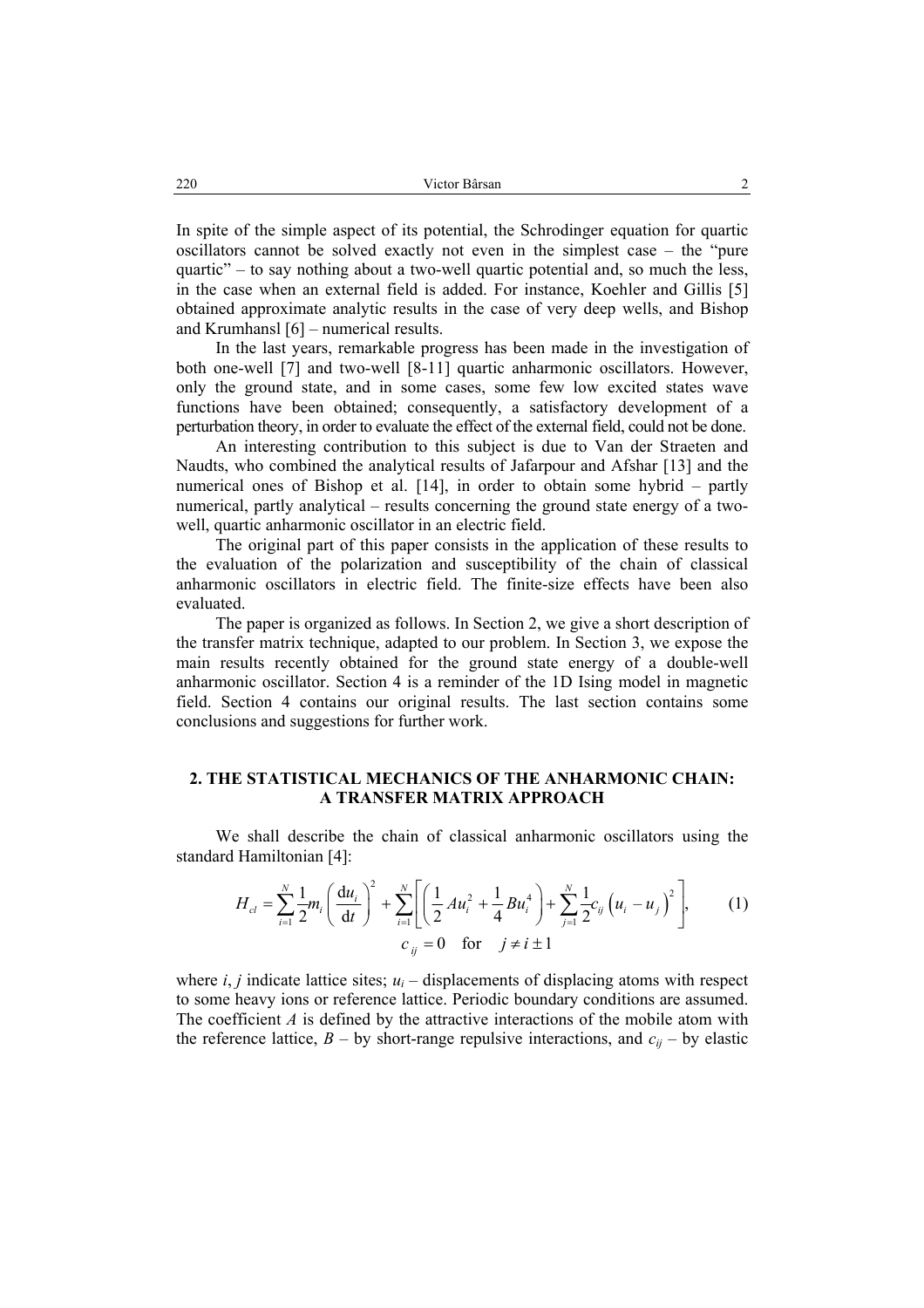interactions between displacing atoms. If (1) describes a lattice which is unstable against a displacive transition,  $A < 0$ ,  $B > 0$ ,  $c_{ij} > 0$ . In this situation, the potential energy on site appearing in (1) has two minima, at  $\pm u_0$ , where

$$
u_0 = \left(\frac{|A|}{B}\right)^{1/2}.\tag{2}
$$

We shall replace the discrete Hamiltonian  $(1)$  with a continuum representation:

$$
H_{cl} = \int \frac{dx}{l} \left[ \frac{1}{2m} p(x)^2 + \frac{A}{2} u(x)^2 + \frac{B}{4} u(x)^4 + \frac{1}{2} m c_0^2 \left( \frac{du}{dx} \right)^2 \right],
$$
 (3)

where *l* is the lattice spacing,  $c_0$  – the sound velocity, and  $x_j = il$  locates an atom in the continuum representation.

The equilibrum thermodynamics of the 1D model can be obtained from the classical partition function:

$$
Z = \int \mathcal{D}u \mathcal{D}p e^{-\beta \mathcal{H}(u,p)}, \qquad (4)
$$

where, as usual,

$$
Z_p = \left(2\pi k_B T\right)^{N/2},\tag{5}
$$

and 
$$
Z_u = e^{-N\beta \epsilon_0}, \qquad (6)
$$

with  $\epsilon_0$  – the ground state energy of the Schrödinger equation:

$$
\left(-\frac{1}{2m^*}\frac{d^2}{du^2} + \frac{A}{2}u^2 + \frac{B}{4}u^4\right)\Psi_n\left(u\right) = \epsilon_n\Psi_n\left(u\right),\tag{7}
$$

$$
m^* = m \frac{c_0^2}{l^2 k_B^2 T^2}.
$$
 (8)

The free energy *F* is:

$$
F = -k_B T \ln Z_p Z_u = F_p + F_u \tag{9}
$$

but, in fact, only the "interaction term",  $F_u$ ; produces interesting physical effects. The free energy per particle is:

$$
f_u = \epsilon_0. \tag{10}
$$

In the presence of an electric field, a term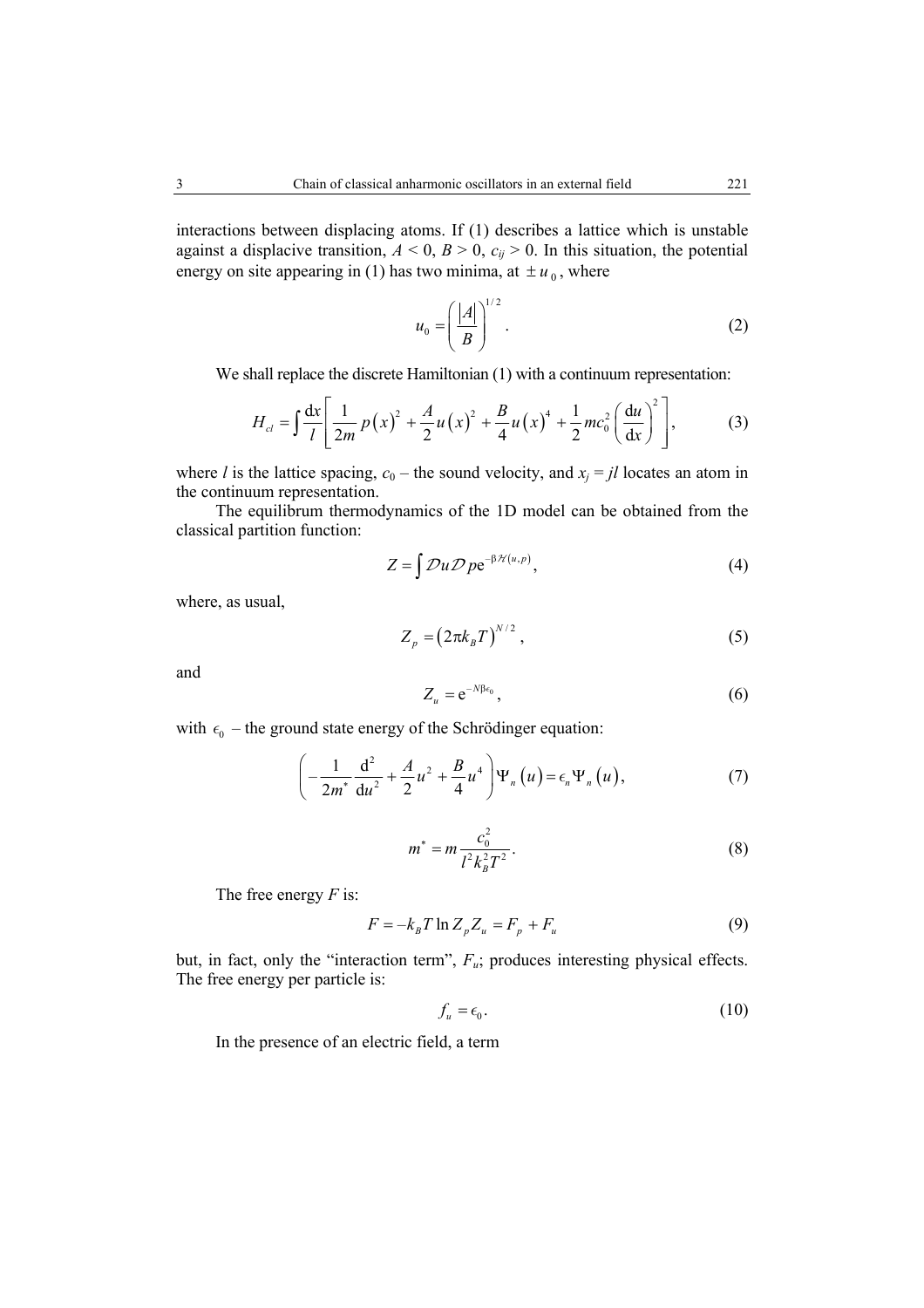$$
-\mathcal{E}qu_i = -pu_i
$$

is added to the on-site energy (the notation used in the r.h.s. intends to compromize with that used in [12]), and the quantum Hamiltonian from (7) becomes:

$$
H_q = -\frac{1}{2m^*} \frac{d^2}{du^2} + \frac{A}{2} u^2 + \frac{B}{4} u^4 - pu. \tag{11}
$$

So, the average value of the displacement can be written as:

$$
\langle u \rangle = -\frac{\partial \epsilon_0 (p)}{\partial p},\tag{12}
$$

where  $\epsilon_0$  (*p*) is the ground state energy of  $H_q$ .

As it is wellknown, the eigenvalues of (11) cannot be obtained exactly. An approximate expression for  $\epsilon_0$  (*p*) has been obtained in [12]. We shall use this expression in order to find the polarization and the electrical susceptibility of the chain of classical anharmonic oscillators.

In the next section, we shall briefly expose the deduction of  $\epsilon_0$  (*p*), in order to properly understand its validity and its limitations.

# **3. THE QUANTUM DOUBLE WELL ANHARMONIC OSCILLATOR IN AN EXTERNAL .ELD**

We shall briefly describe the results obtained recently by Van der Straeten and Naudts [12] on this subject. The Hamiltonian:

$$
H = \frac{P^2}{2m} + \sum_{i=0}^{I} \lambda_i Q^i
$$
 (13)

is written in terms of annihilation and creation operators  $a$ ,  $a^+$  of the ordinary harmonic oscillator with mass *m* and frequency  $\omega_0$ : Defining

$$
r^2 = \frac{\hbar}{m\omega_0} \tag{14}
$$

and using a formula for normal ordering derived in [13], the Hamiltonian (1) takes the form:

$$
H = -\frac{\hbar^2}{4mr^2} \left(a - a^+\right)^2 + \sum_{i=0}^{I} \lambda_i \left(\frac{r}{\sqrt{2}}\right)^i \sum_{k=0}^{\left[\frac{i}{2}\right]} \frac{i!}{2^k k!} \sum_{j=0}^{i-2k} \frac{\left(a^+\right)^{i-2k-j} a^j}{j!(i-2k-j)!}.
$$
 (15)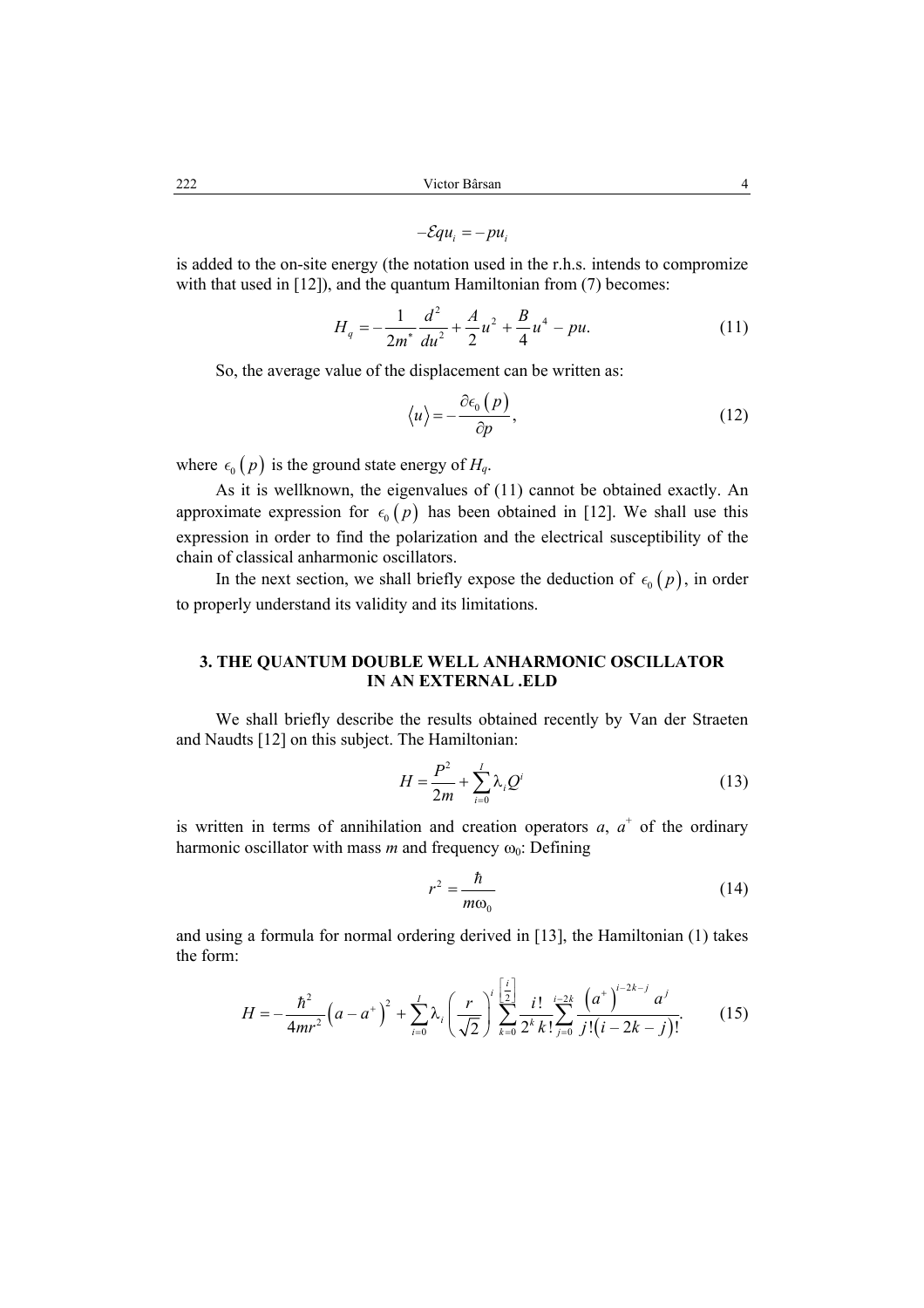The expectation value of (15) in a certain state  $|\psi_t\rangle$ , depending on a parameter *t*, will be minimized

$$
\frac{\partial}{\partial r^2} \langle \psi_t | H | \psi_t \rangle = 0 \tag{16}
$$

in order to obtain an equation which can determine the parameter *t*.

For a quartic oscillator in an external field,  $\lambda_1 = -p$ ,  $\lambda_2 = \frac{\alpha}{2}$ ,  $\lambda_3 = 0$ ,  $_4 = \frac{P}{4}$ ,  $\lambda_4 = \frac{\beta}{l}$ ,  $I = 4$ , and (15) becomes:

$$
(2t+1)\left(2\lambda_2 r_0^4 - \frac{\hbar^2}{m}\right) + 6\lambda_4 r_0^6 \left(2t^2 + 2t + 1\right) = 0. \tag{17}
$$

If *t* is known – or, equivalently, if the choice of the state vector  $|\psi_t\rangle$  has been done – eq. (17) will give the value of  $r_0$ ; this cubic equation has indeed one real root, if the potential has two wells ( $\alpha$  < 0). The choice of *t* has no clear physical significance. The authors adopt the variant  $t = N/2$ ; where *N* is the value at which the  $|\psi_t|$  is truncated, for reasons of rapid convergence of numerical calculations. ω is also fixed numerically. The choice of a shallow well, with  $\alpha = 2\lambda_2 = -2$ ,  $\beta = 4\lambda_4 = 1$ , transforms (17) in an equation with numerical coefficients, which gives a numerical value for  $r_0$ .

The ground state eigenenergy in the presence of an electric field,  $\epsilon_0$  (*p*), is determined for small, moderate and large values of the field. For small fields,

$$
\epsilon_0(p) \approx \epsilon_0(0) - |c_1| p^2 \tag{18}
$$

and for moderate values of *p*,

$$
\epsilon_0(p) \approx \epsilon_0(0) - |Q_{01}| p. \tag{19}
$$

The authors proposed an interpolation formula:

$$
\epsilon_0(p) \approx \epsilon_0(0) - |a| p \tanh \omega p, \tag{20}
$$

which could cover both cases. The coefficients  $c_1$ ,  $Q_{01}$  are determined numerically:

$$
c_1 \approx -3.39
$$
,  $|Q_{01}| \approx 0.853$ ,  $a \approx -0.93$ ,  $\omega = \frac{c_1}{a}$ . (21)

Their "exact" value depends on the truncation of basis functions  $|\psi_t\rangle$ .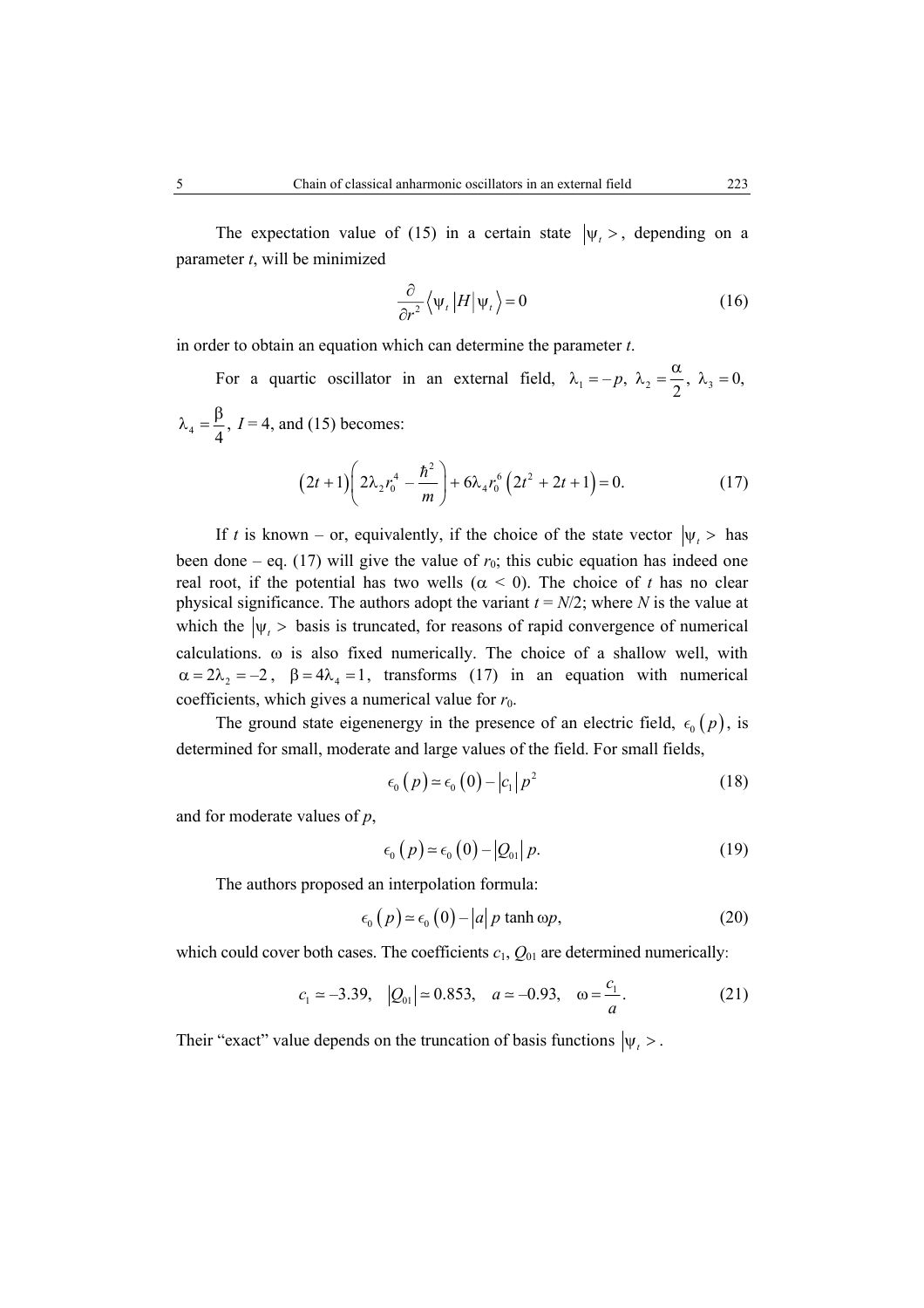For large fields,

$$
\epsilon_0(p) \simeq A + B_p^{4/3}.
$$
 (22)

# **4. THE 1D ISING MODEL IN EXTERNAL FIELD: A REMINDER**

There is a deep connection between anharmonic solids and the Ising model, as noticed since early, 60s [15]. For  $D > 1$ , they have the same critical behaviour; for  $D = 1$ , where no phase transition occurs, the Ising model is useful because its thermodynamics can be evaluated exactly, and it can provide a guidance for the physical behaviour of our system under scrutiny – the chain of classical anharmonic oscillators.

We shall write the Ising Hamiltonian

$$
\mathcal{H}_I = -E_1 \sum_{k=1}^N \sigma_k \sigma_{k+1} - H \sum_{k=1}^N \sigma_k \tag{23}
$$

using the notations of McCoy and Wu [16]. The free energy is:

$$
F = -E_1 - \frac{1}{\beta} \ln \left\{ \cosh \beta H + \left( \sinh^2 \beta H + e^{-4\beta E_1} \right)^{1/2} \right\}
$$
 (24)

and the magnetization:

$$
M = -\frac{\partial F}{\partial H} = \sinh \beta H \cdot \left(\sinh^2 \beta H + e^{-4\beta E_1}\right)^{1/2}.
$$
 (25)

We have  $M(H = 0) = 0$ , so there is no magnetization in the absence of an external field. In the plane  $(H, M)$ ,  $M(H)$  increases monotonically from  $H = 0$  to a saturation value, for  $H \rightarrow \infty$ . Consequently, the magnetic susceptibility decreases continously, from  $H = 0$ , to larger values of *H*:

$$
\chi(H) = \frac{\partial M}{\partial H} = \beta \cosh \beta H \frac{e^{-4\beta E_1}}{\left(\sinh^2 \beta H + e^{-4\beta E_1}\right)^{3/2}}.
$$
 (26)

Its maximal value is

$$
\chi(0) = \beta e^{2\beta E_1},\tag{27}
$$

and the minimal one:

$$
\chi(H \to \infty) = 0.
$$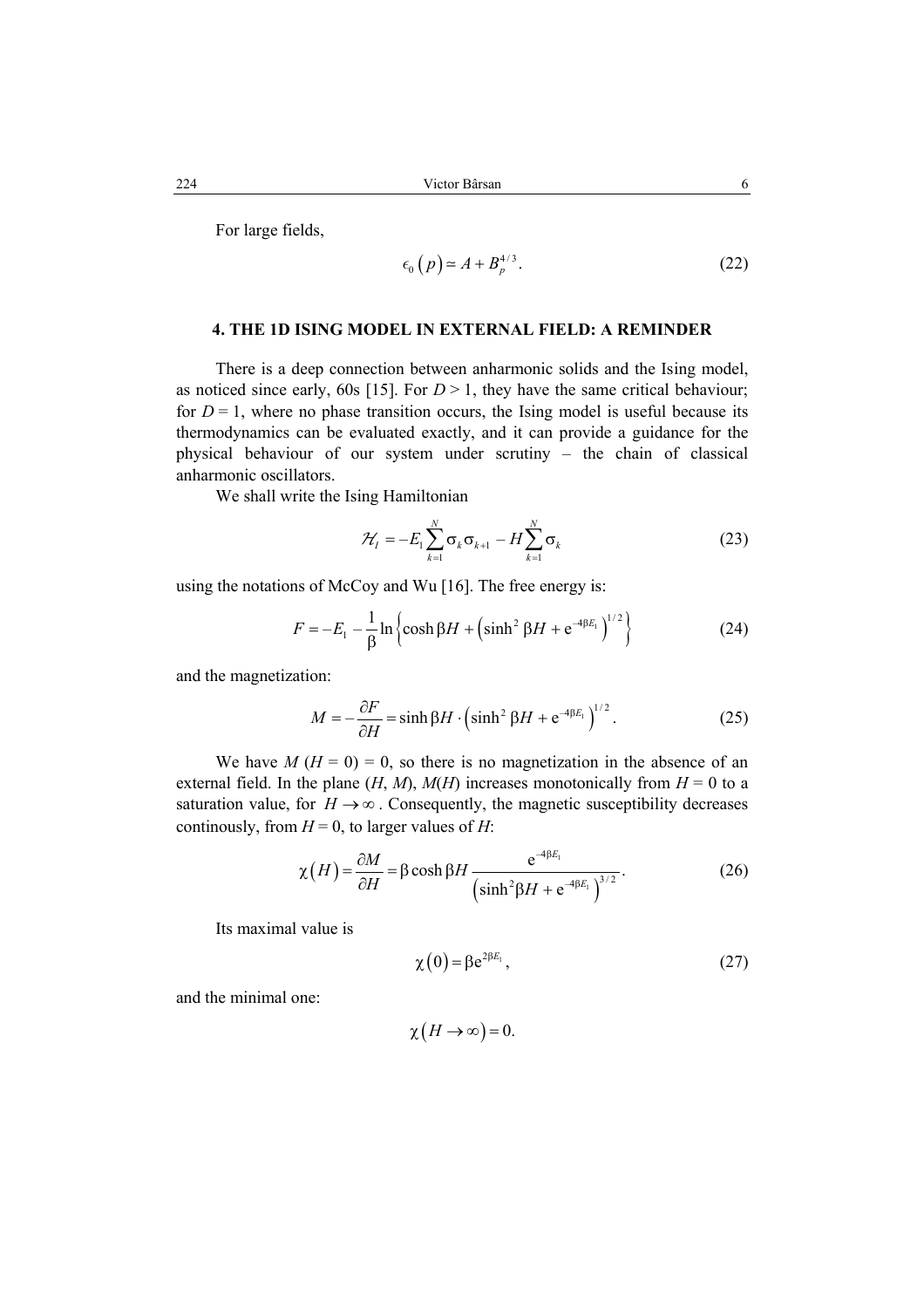# **5. THE CHAIN OF CLASSICAL ANHARMONIC OSCILLATORS IN AN EXTERNAL FIELD**

Now we are prepared to evaluate the polarization and the electric susceptibility of the chain. This reduces to the evaluation of the ground state energy of a quantum anharmonic oscillator moving in a symmetric, two-well potential:

$$
V_s(x) = \frac{\alpha}{2}x^2 + \frac{\beta}{4}x^4
$$
 (28)

superposed with a linear potential, due to the electric field, which creates a total, asymmetric, potential:

$$
V_{as}(x) = \frac{\alpha}{2}x^2 + \frac{\beta}{4}x^4 - px.
$$
 (29)

The "electric" term favors one of the two wells; this one becomes deeper, while the other one – more shallow, disappearing when the electric field is larger than a certain critical value  $p_c$ : It is easy to find  $p_c$  by analyzing the extremum points of  $V_{as}(x)$ , which are the roots of the equation:

$$
\frac{dV_{as}(x)}{dx} = \beta x^3 + \alpha x - p = 0,
$$
\n(30)

where  $\alpha < 0$ ,  $\beta > 0$ ,  $p > 0$ . This equation may have one or three real roots, according to the sign of the discrininant, proportional to the expression:

$$
-\frac{|\alpha|^3}{27\beta}+\frac{p^4}{4},
$$

which changes its sign at the critical value:

$$
p_c = \left(\frac{4}{27} \frac{|\alpha|^3}{\beta}\right)^{1/4}.
$$
 (31)

If we presume a Landau-type temperature dependence of the parameter  $\alpha$ , i.e.  $\alpha = \alpha'(T - T_c)$ , then the critical field has also a *T* – dependence, of the form:

$$
p_c = p_{c0} |T - T_c|^{3/4}, \qquad (32)
$$

where we have used the standard notations of the Landau theory of phase transitions (see for instance [17]).

The polarization is proportional to the average displacement; according to (12),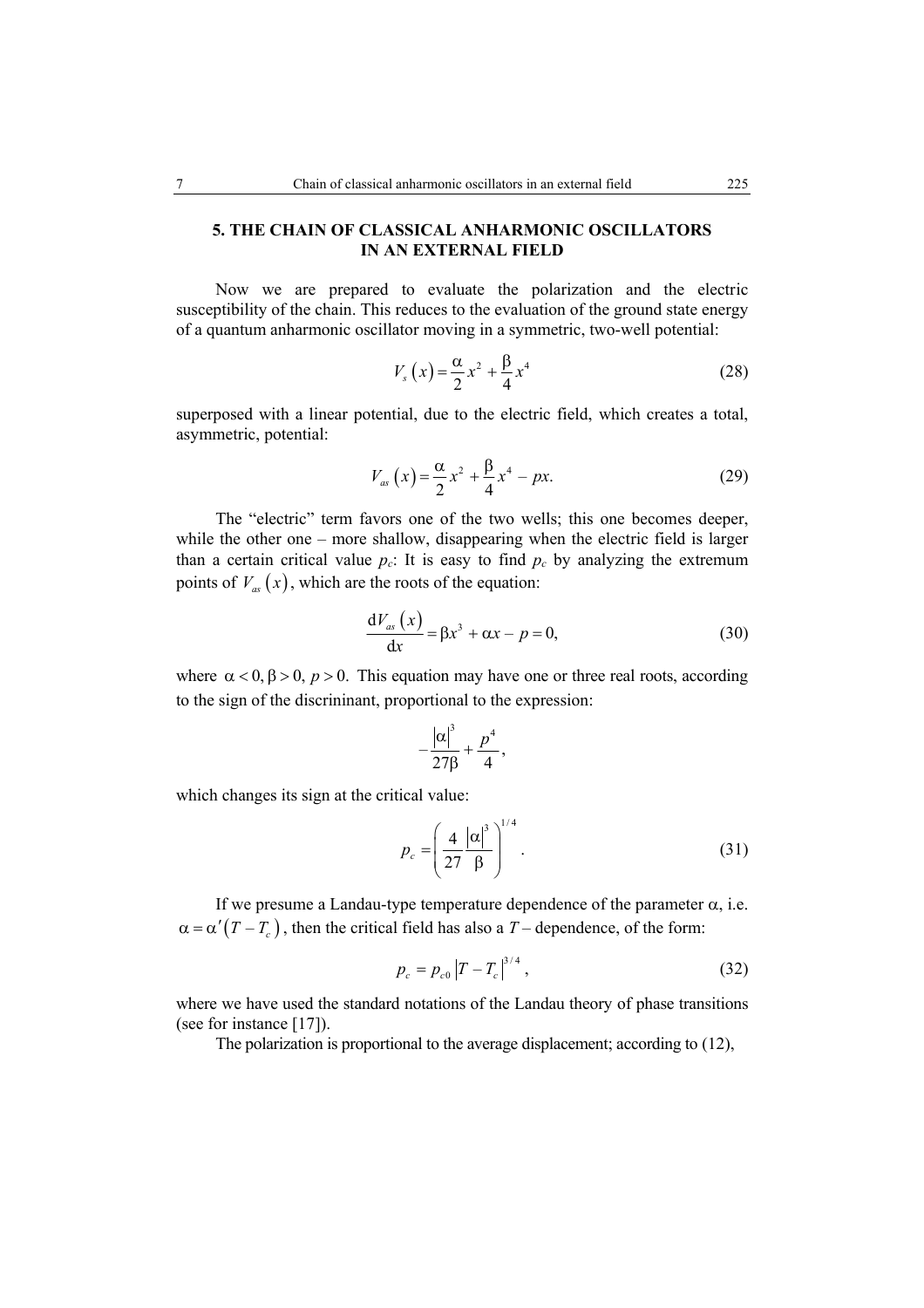$$
\langle Q \rangle = -\frac{\partial \epsilon_0 (p)}{\partial p} \,. \tag{32}
$$

So, for small fields, using (18),

$$
\langle Q \rangle = 2|c_1|p \tag{33}
$$

and for intermediate ones,

$$
\langle \mathcal{Q} \rangle = |\mathcal{Q}_{01}|. \tag{34}
$$

Accordingly, the susceptibility

$$
\chi = \frac{\partial \langle Q \rangle}{\partial p} \tag{35}
$$

is:

$$
\chi = 2|c_1|, \quad \text{small } p,\tag{36}
$$

$$
\chi = 0, \quad \text{intermediate } p. \tag{37}
$$

Using the formula (20), proposed in [12] to interpolate between these two regimes, one obtains:

$$
\langle Q \rangle = \tanh \omega p + \frac{\omega p}{\cosh^2 \omega p}, \quad p < p_c. \tag{38}
$$

For small fields,

$$
\langle \mathcal{Q} \rangle = \omega p \left( 1 + \ldots \right) \tag{39}
$$

and, comparing with the magnetization of the Ising model, (25), for small fields,

$$
M = \beta H e^{2\beta E_1} + \mathcal{O}(\beta^2 H^2),
$$

we can identify the coefficient ω as

$$
\omega = \beta e^{2\beta c u_0^2}.\tag{40}
$$

Qualitatively, (38) has a correct critical behaviour, in the sense that it is a monotonically increasing function of *p*, which saturates asymptotically. Also, the comparison with the Ising model gives some insight on the physical significance of numerical constants entering in the solutions obtained in [12].

With (38), we find for the susceptibility:

$$
\chi = \frac{2\omega}{\cosh^2 \omega p} \left( 1 - \frac{\omega p \tanh \omega p}{\cosh \beta p} \right), \quad p < p_c. \tag{41}
$$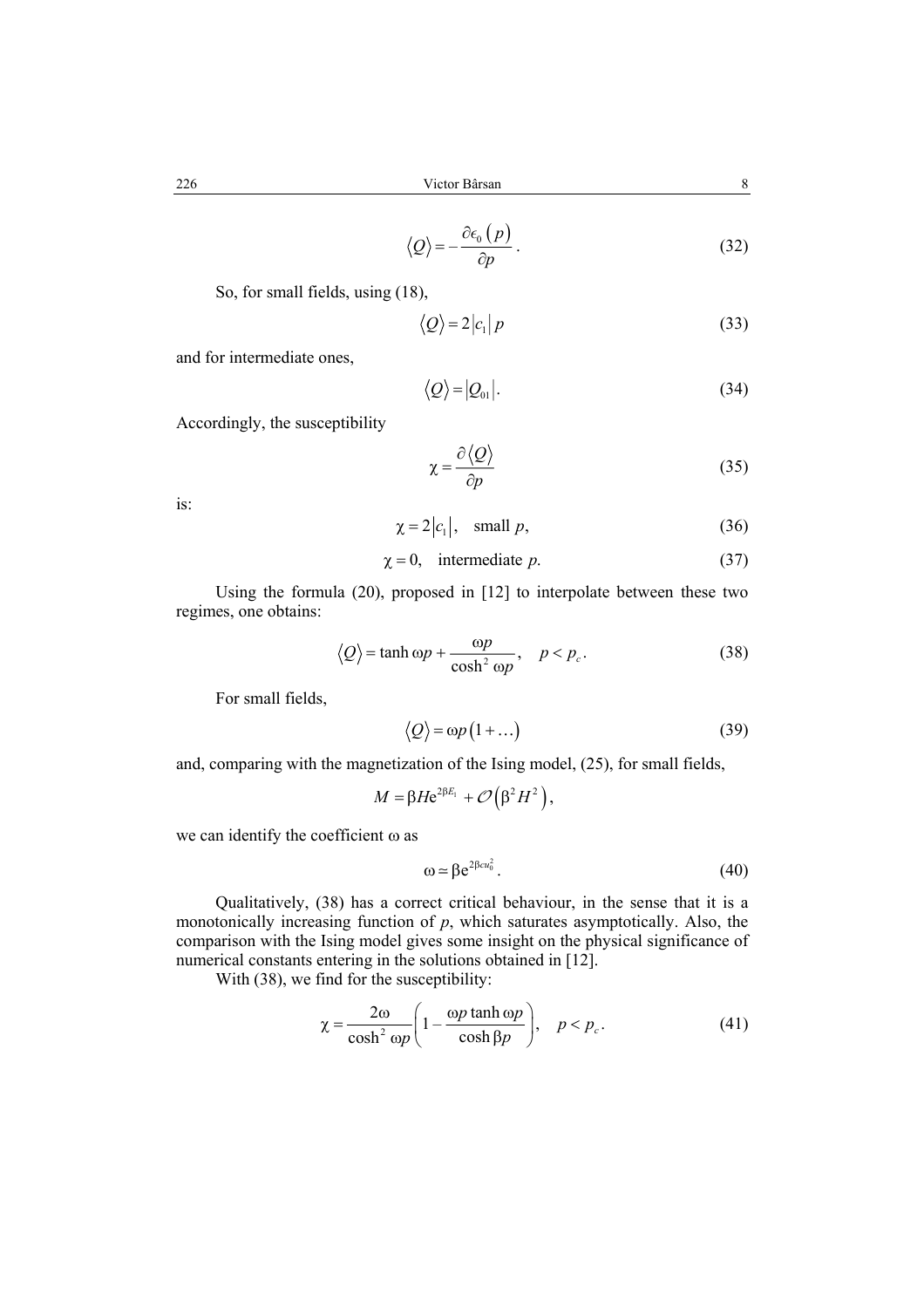Let us examine now the situation for large fields. It is worth mentioning that Bronzan and Sugar [18] obtained, for the *k*-th excited state of a Hamiltonian with potential energy

$$
V(x) = A_0 x + x^4, \tag{42}
$$

the following asymptotic expression:

$$
E_k = E_{k0} - 3\left(\frac{A_0}{4}\right)^{4/3} + \left(2k+1\right)\left(\frac{A_0}{4}\right)^{1/3} + \mathcal{O}\left(A_0^{-2/3}\right) \tag{43}
$$

assuming  $A > 15$ . This expression is similar to (22), and allows us a determination of the constant *B*, from this equation.

So, using the same formulae as for weak and moderate fields, we get for large ones:

$$
\langle Q \rangle \sim p^{1/3}, \quad p > p_c, \tag{44}
$$

$$
\chi \sim p^{-2/3}, \quad p > p_c. \tag{45}
$$

This regime has no analogue in the Ising model, because, in this case, the potential has only one well.

The analogy with the Ising model, for  $p < p_c$ , allows us to make some comments on the finite-size effects in anharmonic chains. We shall examine here the difference between cyclic and free ends conditions [16]. They might have some relevance for low *T*, and also influence the way the thermodynamic limit is reached, in each case. The partition function for free ends and *N* particles is, for  $T \rightarrow 0$ ,

$$
Z^{free}(N) \simeq 2e^{\beta |E_1|(N-1)}
$$
\n(46)

and, for cyclic conditions,

$$
Z^{\text{cyclic}}\left(N\right) \simeq 2e^{\beta|E_1|N} \tag{47}
$$

with  $E_1 = \frac{1}{2} c u^2$ , with  $u \sim u_0$ . The ratio

$$
\frac{Z^{free}\left(N\right)}{Z^{cycle}\left(N\right)} \approx e^{-\beta|E_{i}|}\tag{48}
$$

may be significant for an atomic chain, at low *T*.

Even if, in both cases, the free energy per particle is the same, in the thermodynamic limit,  $\frac{1}{N} \ln Z^{\text{cyclic}}(N)$  approaches this value exponentially in *N*, while  $\frac{1}{N} \ln Z^{free}(N)$  approaches it at the much slower rate of  $N^{-1}$ .